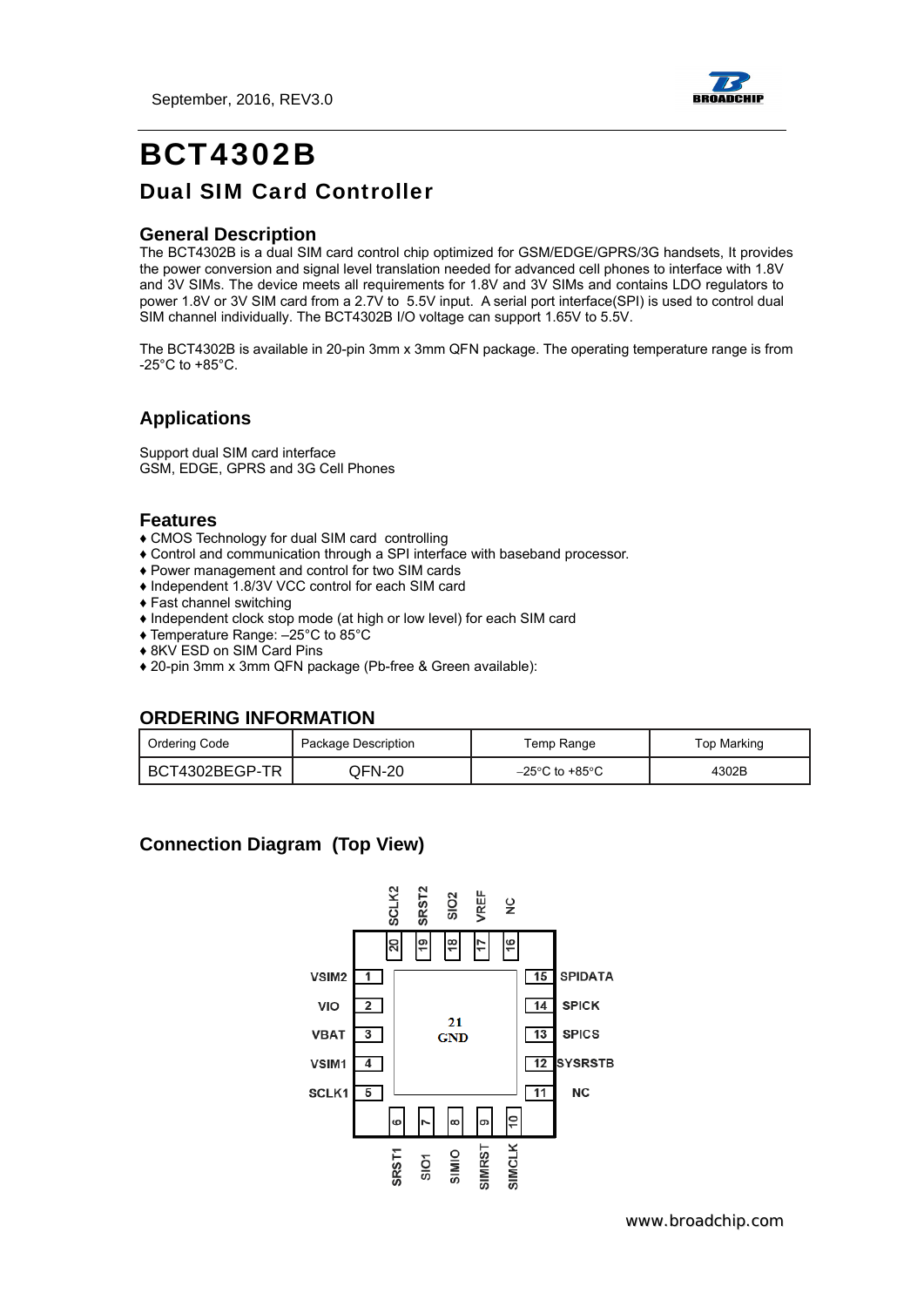

### **Pin Description**

| Pin            | <b>Name</b>       | <b>Description</b>                                           |  |  |
|----------------|-------------------|--------------------------------------------------------------|--|--|
| 1              | VSIM <sub>2</sub> | SIM2 Supply                                                  |  |  |
| $\overline{2}$ | <b>VIO</b>        | Digital IO Supply                                            |  |  |
| 3              | <b>VBAT</b>       | <b>Battery Input Voltage</b>                                 |  |  |
| 4              | VSIM1             | SIM1 Supply                                                  |  |  |
| 5              | SCLK1             | Level-Shifted SIM1 Clock Output                              |  |  |
| 6              | SRST <sub>1</sub> | Level-Shifted SIM1 Reset Output                              |  |  |
| $\overline{7}$ | SIO <sub>1</sub>  | Level-Shifted SIM1 Bidirectional Data Input/Output           |  |  |
| 8              | <b>SIMIO</b>      | Non-Level-Shifted Bidirectional Data I/O                     |  |  |
| 9              | <b>SIMRST</b>     | Non-Level-Shifted SIM Reset Input, Internal Pull High to VIO |  |  |
| 10             | <b>SIMCLK</b>     | Non-Level-Shifted SIM Clock Input                            |  |  |
| 11             | <b>NC</b>         |                                                              |  |  |
| 12             | /SYSRSTB          | System Reset, Low Active                                     |  |  |
| 13             | <b>SPICS</b>      | Serial bus selection                                         |  |  |
| 14             | <b>SPICK</b>      | Serial bus clock                                             |  |  |
| 15             | <b>SPIDATA</b>    | Serial bus data                                              |  |  |
| 16             | <b>NC</b>         |                                                              |  |  |
| 17             | <b>VREF</b>       | Reference Voltage Output                                     |  |  |
| 18             | SI <sub>O</sub> 2 | Level-Shifted SIM2 Bidirectional Data Input/Output           |  |  |
| 19             | SRST <sub>2</sub> | Level-Shifted SIM2 Reset Output                              |  |  |
| 20             | SCLK <sub>2</sub> | Level-Shifted SIM2 Clock Output                              |  |  |
| 21             | <b>GND</b>        | Ground                                                       |  |  |

### **Detailed Description Overview**

The BCT4302B is a dual SIM card control chip optimized for use with GSM baseband chipsets in handset applications. Figure 1 shows the block diagram of the BCT4302B.

The BCT4302B contains several blocks:

- ◆ Serial Port Interface (SPI)
- ◆ Signal Processing Blocks
- ◆ Analog Blocks
- ◆ SIM Card Interface



**Figure 1. BCT4302B Block Diagram**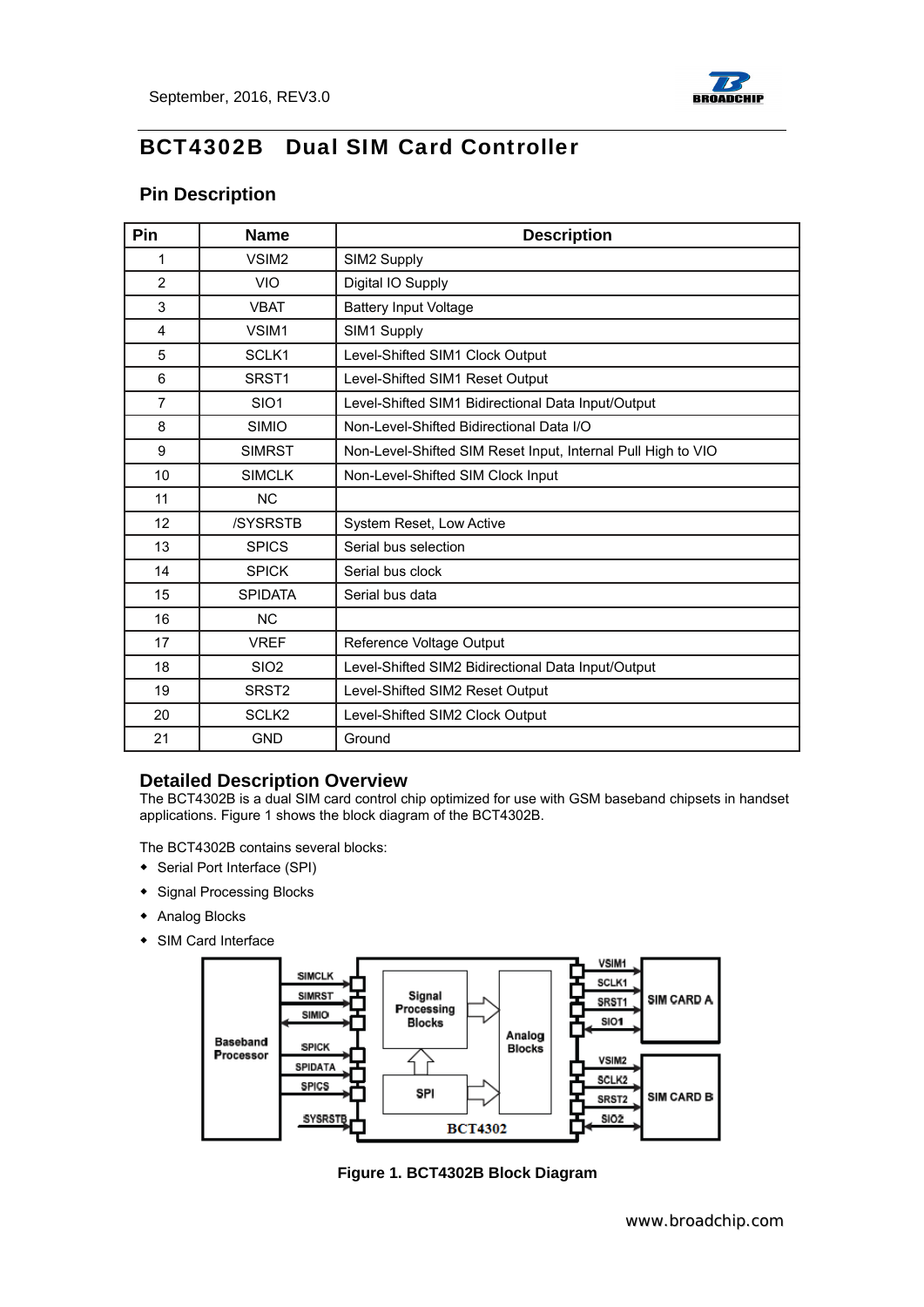

### **Application Circuit Example**



### **ABSOLUTE MAXIMUM RATINGS**(1)

| Storage Temperature Range (T <sub>STG</sub> )  -65°C to +150°C |  |
|----------------------------------------------------------------|--|
| Junction Temperature under Bias (T <sub>J</sub> )  150°C       |  |

| Junction Lead Temperature (T <sub>1</sub> ) |  |
|---------------------------------------------|--|
|                                             |  |
|                                             |  |

Note 1:Absolute Maximum Ratings" may cause permanent damage to the device. This is a stress only rating and operation of the device at these or any other conditions beyond those indicated in the operational sections of this specification is not implied.

### **Electrical CHARACTERISTICS**

( VBAT=2.7V-5.5V, CVREF=CVSIM1=CVSIM2=2.2uF, minimum loads applied on all outputs, unless otherwise noted. Typical values are at TA=+25 ºC, VIO=3.0V, VBAT=4.0V )

| <b>Parameter</b>      |           | <b>Condition</b>              |        | <b>Min</b> | <b>Typical</b>    | <b>Max</b> | <b>Unit</b> |        |
|-----------------------|-----------|-------------------------------|--------|------------|-------------------|------------|-------------|--------|
| Input power supply    |           |                               |        |            |                   |            |             |        |
| <b>VBAT</b>           | Operating |                               |        |            | 2.7               |            | 5.5         | v      |
| Voltage               |           |                               |        |            |                   |            |             |        |
| VBAT                  | Shutdown  | $VIO=0V$                      |        |            | ---               | 0.1        | 1           | uA     |
| Current               |           |                               |        |            |                   |            |             |        |
| VBAT                  | Operating | VSIM1=3.0V, VSIM2=0V, no load |        |            | ---               | 30         | 70          | uA     |
| <b>Ground Current</b> |           | VSIM1=1.8V. VSIM2=0V, no load |        |            |                   | 30         | 70          |        |
| VIO Operating Voltage |           |                               |        |            | 1.65              |            | 5.5         | $\vee$ |
| VIO Shutdown Current  |           |                               |        |            | ---               | 0.1        | 1           | uA     |
| VIO Operating Ground  |           |                               |        |            | ---               | 3          | 5           | uA     |
| Current               |           |                               |        |            |                   |            |             |        |
| <b>Input Control</b>  |           |                               |        |            |                   |            |             |        |
| Low Input Threshold   |           | SPIDATA.                      | SPICK. | SPICS.     |                   |            | $0.15*VIO$  | V      |
|                       |           | <b>SYSRSTB</b>                |        |            |                   |            |             |        |
| High Input Threshold  |           | SPIDATA.                      | SPICK. | SPICS.     | $0.85^{\ast}$ VIO |            |             | $\vee$ |
|                       |           | <b>SYSRSTB</b>                |        |            |                   |            |             |        |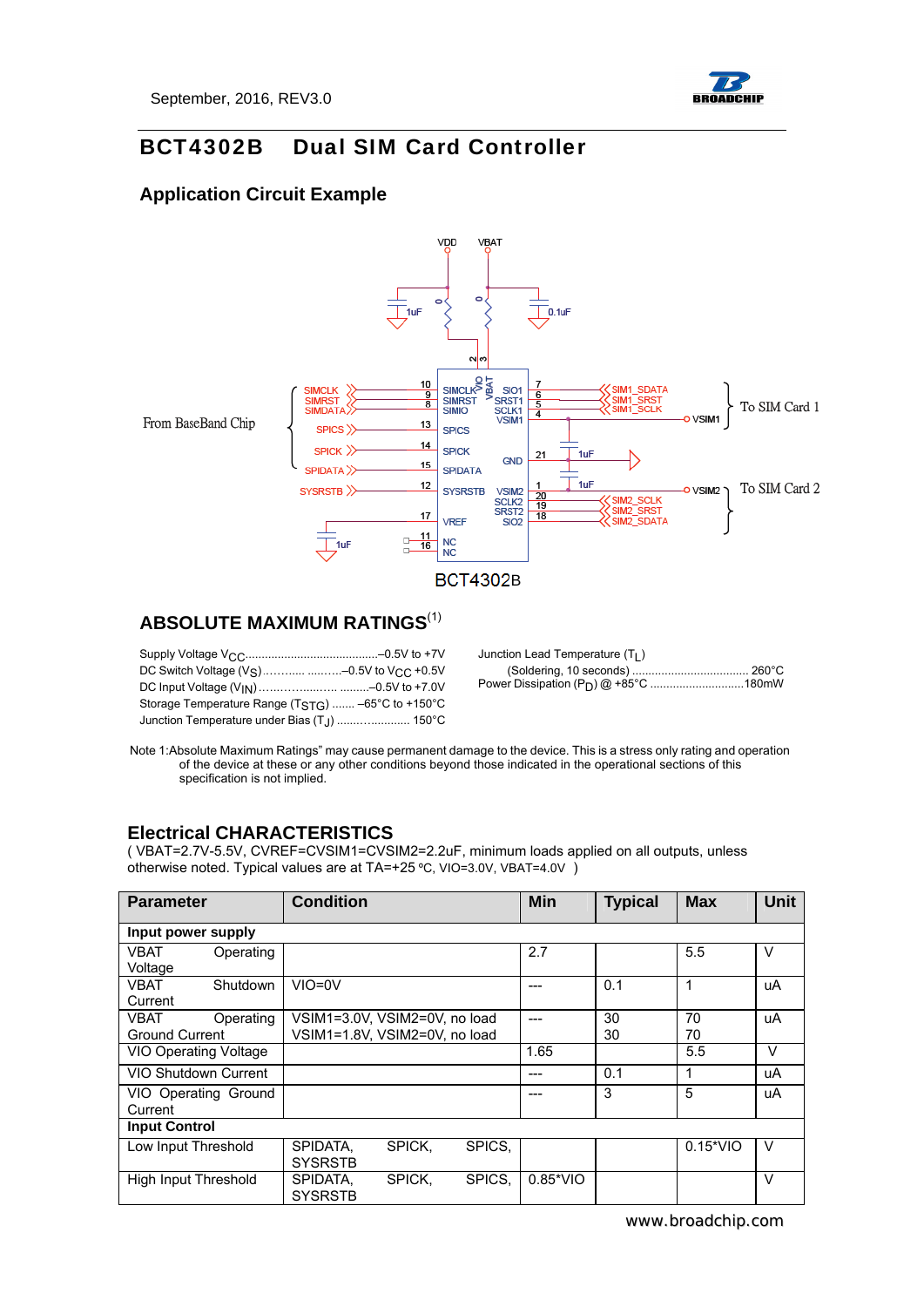

| <b>Parameter</b>                    | <b>Condition</b>                                                                                                                    | Min                           | <b>Typical</b>   | <b>Max</b>     | Unit                    |
|-------------------------------------|-------------------------------------------------------------------------------------------------------------------------------------|-------------------------------|------------------|----------------|-------------------------|
| SIM Card Supplies (VSIM1, VSIM2)    |                                                                                                                                     |                               |                  |                |                         |
| 1.8V Output Voltage                 |                                                                                                                                     | 1.65                          | 1.8              | 1.95           | $\vee$                  |
| 3.0V Output Voltage                 |                                                                                                                                     | 2.82                          | $\overline{3.0}$ | 3.18           | $\overline{\vee}$       |
| Output<br>Short<br>Current<br>Limit |                                                                                                                                     | $---$                         | $\overline{38}$  | $---$          | mA                      |
| Load Regulation(1.8V)               | 0.05mA <l at="" load<20ma="" vbat="3.6V&lt;/td"><td><math>---</math></td><td><math>\mathbf{1}</math></td><td>10</td><td>mV</td></l> | $---$                         | $\mathbf{1}$     | 10             | mV                      |
| Load Regulation(3.0V)               |                                                                                                                                     |                               | 1.7              | 10             |                         |
| Turn-On Time                        | No load, Enable to VSIM1,2 at 90%<br>selected voltage                                                                               |                               | $\overline{0.8}$ | 1.5            | ms                      |
| <b>GSM</b> Interface                |                                                                                                                                     |                               |                  |                |                         |
| Vih(SIMCLK, SIMRST)                 |                                                                                                                                     | $V$ io-0.6                    | $---$            | ---            | V                       |
| Vil (SIMCLK, SIMRST)                |                                                                                                                                     | $---$                         | $---$            | 0.6            | $\vee$                  |
| Vil (SIMIO)                         | Vol<=0.4V, lol=1mA                                                                                                                  | $---$                         | $---$            | 0.23           | $\overline{\vee}$       |
|                                     | Vol<= 0.4V, Iol=0mA                                                                                                                 |                               | $---$            | 0.335          |                         |
| Vih(SIMIO), Voh(SIMIO)              | lih, loh = $\pm$ 20uA                                                                                                               | $V$ io-0.6                    | $---$            | $\overline{a}$ | $\vee$                  |
| lil(SIMIO)                          | $Vil = 0V$                                                                                                                          | $\qquad \qquad - -$           | $---$            | 0.9            | mA                      |
| Vo(SIMIO)                           | $Vil = 0.4V$                                                                                                                        | ---                           | ---              | 0.42           | V                       |
| <b>Interface to 3V SIM Card</b>     |                                                                                                                                     |                               |                  |                |                         |
| Vol(SRST)                           | Sink Current=-20uA (VSIMRST=0.6V)                                                                                                   | $---$                         | $---$            | 0.4            | $\overline{\vee}$       |
| Voh(SRST)                           | Source<br>Current=200uA(VSIMRST=Vio-0.6V)                                                                                           | 0.9*VSIM                      |                  |                | $\overline{\vee}$       |
| Vol(SCLK)                           | Sink Current= -20uA (VSIMCLK=0.6V                                                                                                   | $---$                         | $---$            | 0.4            | V                       |
| Voh(SCLK)                           | Source<br>Current=200uA(VSIMCLK=Vio-0.6V)                                                                                           | 0.9*VSIM                      |                  |                | $\overline{\mathsf{v}}$ |
| Vil(SIO)                            |                                                                                                                                     | $\overline{a}$                | $---$            | 0.15*VSIM      | $\vee$                  |
| Vih(SIO), Voh(SIO)                  | Source Current=20uA                                                                                                                 | $\overline{\text{VSIM}}$ -0.4 | $---$            | $\overline{a}$ | $\vee$                  |
| Iil(SIO)                            | $VSIO=0V$                                                                                                                           | ---                           | ---              | $-1$           | mA                      |
| Vol(SIO)                            | Sink Current=-1mA(VSIMIO=0V)                                                                                                        |                               |                  | 0.15*VSIM      | V                       |
| Interface to 1.8V SIM Card          |                                                                                                                                     |                               |                  |                |                         |
| Vol(SRST)                           | Sink Current=-20uA(VSIMRST=0.6V)                                                                                                    |                               |                  | 0.2*VSIM       | $\vee$                  |
| Voh(SRST)                           | Source<br>Current=200uA(VSIMRST=Vio-0.6V)                                                                                           | 0.9*VSIM                      |                  |                | $\vee$                  |
| Vol(SCLK)                           | Sink Current= - 20uA (VSIMCLK=0.6V                                                                                                  |                               |                  | 0.2*VSIM       | $\overline{\vee}$       |
| Voh(SCLK)                           | Source<br>Current=200uA(VSIMCLK=Vio-0.6V)                                                                                           | 0.9*VSIM                      |                  |                | $\overline{\mathsf{v}}$ |
| Vil(SIO)                            |                                                                                                                                     |                               |                  | 0.15*VSIM      | $\sf V$                 |
| Vih(SIO), Voh(SIO)                  | Source Current=20uA                                                                                                                 | <b>VSIM-0.4</b>               |                  |                | $\vee$                  |
| Iil(SIO)                            | $VSIO=0V$                                                                                                                           |                               |                  | $-1$           | mA                      |
| Vol(SIO)                            | Sink Current=-1mA(VSIMIO=0V)                                                                                                        |                               |                  | 0.15*VSIM      | $\vee$                  |
| <b>SIM Card Interface Timing</b>    |                                                                                                                                     |                               |                  |                |                         |
| SRST, SIO rise/fall times           | VSIM=3, 1.8V, loaded with 30uF<br>$(10\% \sim 90\%)$                                                                                |                               |                  | 500            | ns                      |
| <b>SCLK</b> rise/fall times         | 1.8V<br>loaded<br>$VSIM=3$<br>with<br>30uF(10%~90%)                                                                                 |                               |                  | 15             | ns                      |
|                                     | $VSIM=1.8V$ ,<br>with<br>30uF<br>loaded<br>(10%~90%)                                                                                |                               |                  | 40             | ns                      |
| <b>SCLK</b> frequency               |                                                                                                                                     | 5                             |                  |                | MHz                     |
| SCLK duty cycle                     | SIMCLK Duty=50%, fSIMCLK=5MHz                                                                                                       | $\overline{47}$               |                  | 53             | $\%$                    |
| SCLK propagation delay              | From SIMCLK to SCLK, load with 30pF                                                                                                 |                               | 8                | $10$           | ns                      |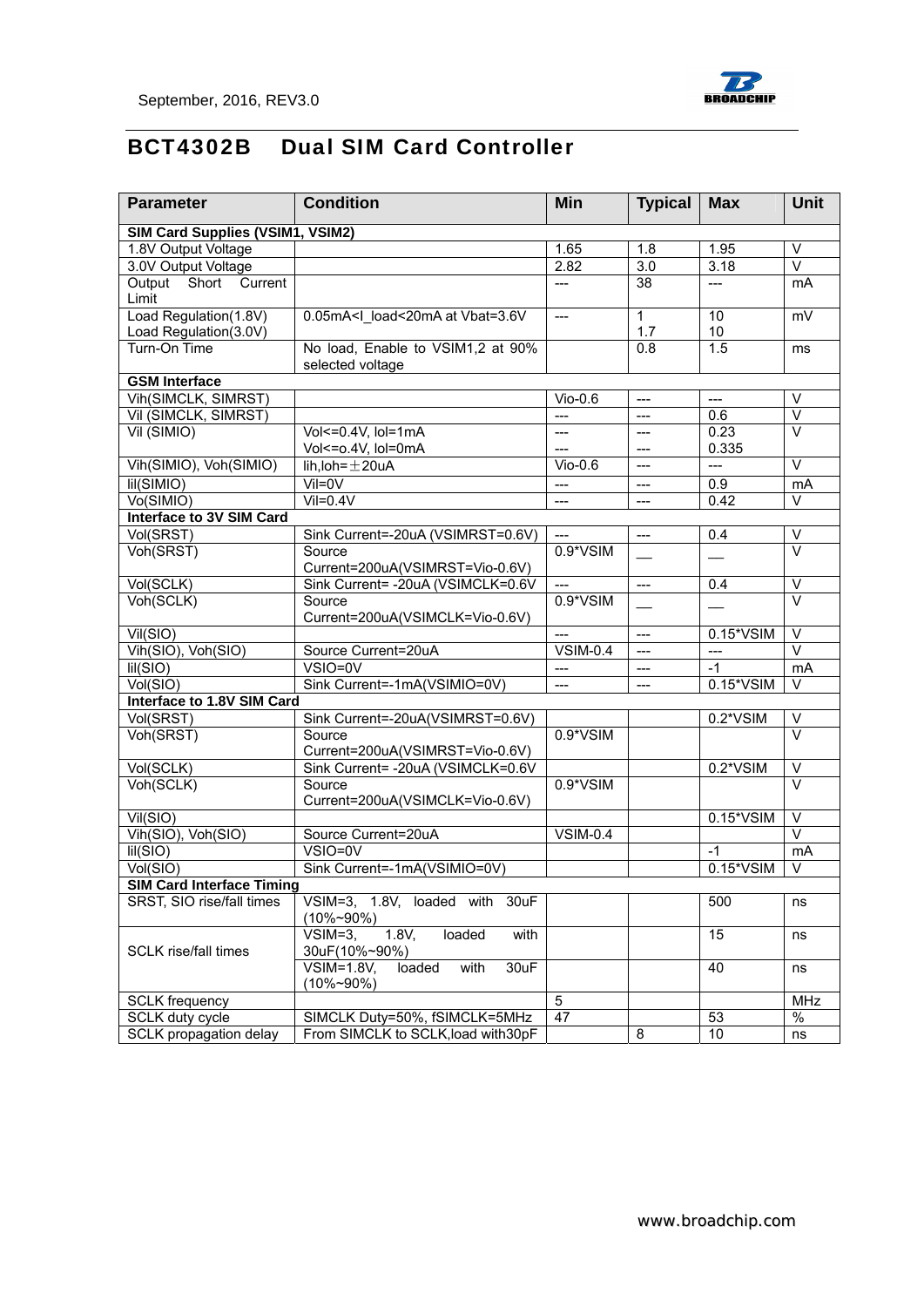

**Details of the individual subsystems and blocks are described in following Chapters.** 

#### **Serial Port Interface (SPI)**

This module is used to receive the commands transmitted by baseband processor. It will decode the received data and send corresponding commands to signal processing and analog blocks. The 8-bit serial interface uses three pins –SPICS#, SPIDATA an SPICK- to enter data. Data read is not available with the serial interface and data entered must be 8 bits. The description of three pins is:

| <b>Signal Name</b> | <b>Attribute</b> | <b>Direction</b> | <b>Description</b> |
|--------------------|------------------|------------------|--------------------|
| <b>SPICK</b>       | Edge Triggered   | BB->BCT4302B     | Serial bus clock   |
| <b>SPIDATA</b>     | Level            | BB->BCT4302B     | Serial data        |
| <b>SPICS</b>       | Active Low       | BB->BCT4302B     | SPI bus selection  |

Figure 2 shows the timing diagram of this serial interface. When the block is idle, SPICK is forced LOW and SPICS# is forced HIGH. Once the data register contains data and the interface is enabled, SPICS# is pulled LOW and remains LOW for the duration of the transmission. The first three bits are address bits and the others are data bits.



Figure 2. SPI Interface Transfer Diagram



Figure 3. SPI Interface Timing Diagram

#### **Serial Port Interface Timing**

| Symbol | <b>Parameter</b>            | Min | ™e | Max | Unit |
|--------|-----------------------------|-----|----|-----|------|
| -S     | SPIDATA to SPICK setup time |     |    |     | ns   |
|        | SPIDATA to SPICK hold time  |     |    |     | ns   |

#### **Register Definitions**

#### **0000H Reset control Register**

| <b>Bit</b>  |           | ∼             |               |           |  |
|-------------|-----------|---------------|---------------|-----------|--|
| <b>Name</b> |           | <b>RSTVAL</b> | <b>RSTSEL</b> |           |  |
| Type        | <b>WO</b> | <b>WO</b>     | WO            | <b>WO</b> |  |
| Reset       |           | u             |               |           |  |

The LSB of these two signals is for  $1<sup>st</sup>$  SIM card, and MSB is for  $2<sup>nd</sup>$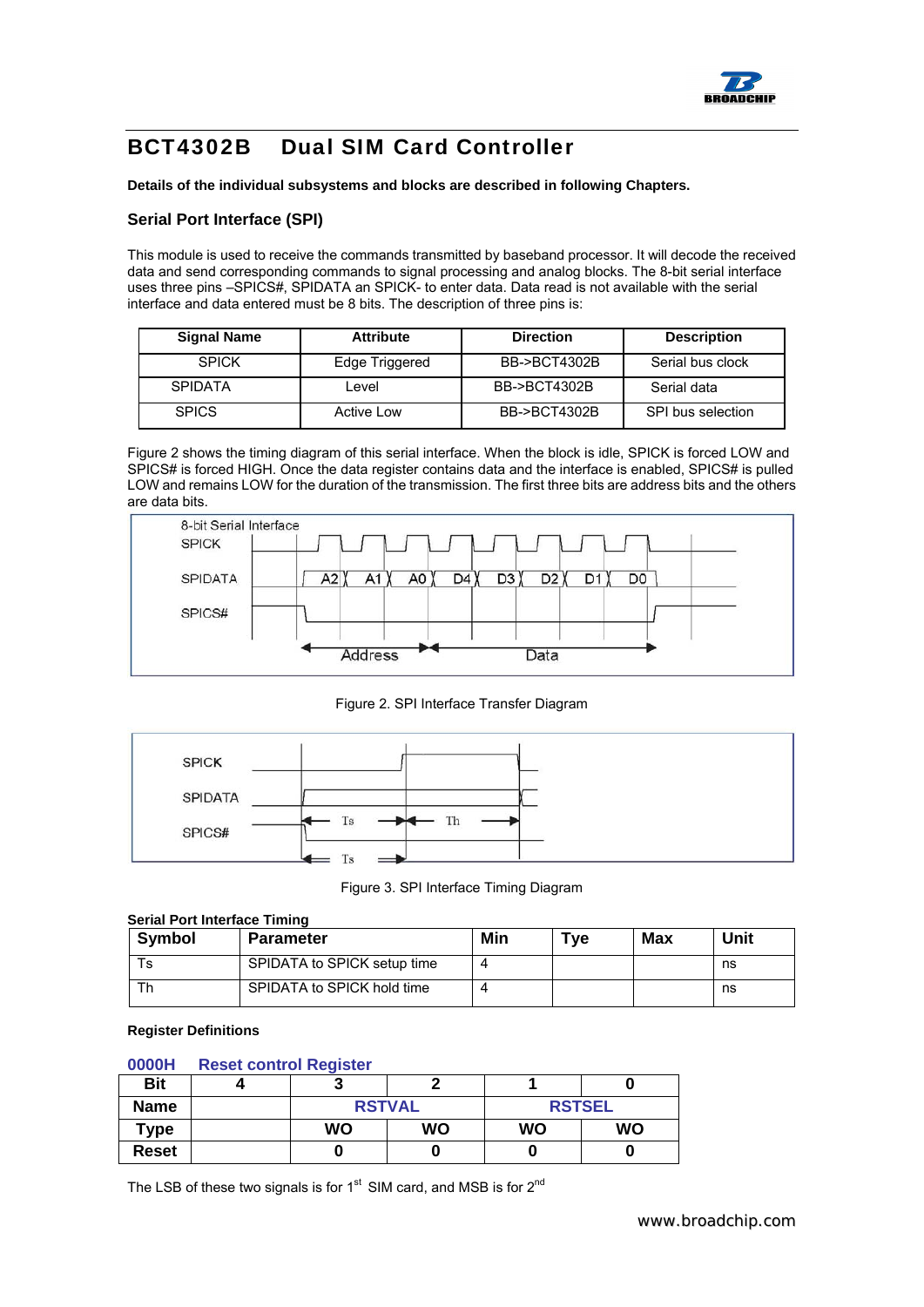

RSTSEL SIM card RST pin control, only valid when VCCEN is 1.

- 0 The RST pin of SIM card is the same as BCT4302 input pin SIMRST.
- 1 The RST pin of SIM card is controlled by RSTVAL as show below.
- RSTVAL Control the value of SIM card RST pin, only valid when VCCEN is 1 an RSTSEL is 1.
	- 0 Force the SIM card RST pin to 0.
		- 1 Force the SIM card RST pin to 1.

#### **0001H Clock Control Register**

| <b>Bit</b>   |           |             |             |           |
|--------------|-----------|-------------|-------------|-----------|
| <b>Name</b>  |           | <b>CPOH</b> | <b>CPOL</b> |           |
| <b>Type</b>  | <b>WO</b> | <b>WO</b>   | <b>WO</b>   | <b>WO</b> |
| <b>Reset</b> |           | υ           |             |           |

The LSB of these two signals is for  $1<sup>st</sup>$  SIM card, and MSB is for  $2<sup>nd</sup>$  one. The value of SIM card pin is controlled by the combination of the two signals when VCCEN is 1.

CPOH, CPOL

- 01 The CLK pin of SIM card is the same as BCT4302B input pin SIMCLK.
- 11 Force the SIM card CLK pin to stop at high.
- 00 Force the SIM card CLK pin to stop at low.
- 10 Not allowed.

#### **0002H Data Control Register**

| <b>Bit</b>   |             | n         |           |               |
|--------------|-------------|-----------|-----------|---------------|
| <b>Name</b>  | <b>DATA</b> |           |           | <b>DATAEN</b> |
| Type         | <b>WO</b>   | <b>WO</b> | <b>WO</b> | <b>WO</b>     |
| <b>Reset</b> |             | O         |           |               |

The LSB of these two signals is for  $1<sup>st</sup>$  SIM card, and MSB is for  $2<sup>nd</sup>$  one.

DATAEN SIM card DATA pin control, only valid when VCCEN is 1.

- 0 The channel between SIM card DATA pin and BCT4302B I/O pin SIMDATA will be gapped. If there were no drivers of these two pins, the they will be pulled high.
- 1 The channel between SIM card DATA pin and BCT4302B I/O pin SIMDATA will be opened. If there Were no drivers of these two pins, then they will be pulled high.
- DATA L Control the value of SIM card DATA pin, only valid when both VCCEN and DATAEN are "1"
	- 0 normal function.
	- 1 Force the SIM card DATA pin to 0.

#### **0003H VCC Control Register**

| <b>Bit</b>  |              |           |             | u         |
|-------------|--------------|-----------|-------------|-----------|
| <b>Name</b> | <b>VCCEN</b> |           | <b>VSEL</b> |           |
| Type        | <b>WO</b>    | <b>WO</b> | <b>WO</b>   | <b>WO</b> |
| Reset       |              |           |             | υ         |

The LSB of these two signals is for  $1<sup>st</sup>$  SIM card, and MSB is for  $2<sup>nd</sup>$  one.

VCCEN SIM card power control.

0 Turn off SIM card VCC pin, all signals to SIM card will be 0.

1 Turn on SIM card VCC pin.

VSEL Choose the supply voltage level of SIM card.

- 0 Supply voltage is 1.8V.
- 1 Supply voltage is 3V.

#### **0004H**

| <b>Bit</b>   |               |  |  |
|--------------|---------------|--|--|
| <b>Name</b>  | <b>REFSEL</b> |  |  |
| Type         | WO            |  |  |
| <b>Reset</b> |               |  |  |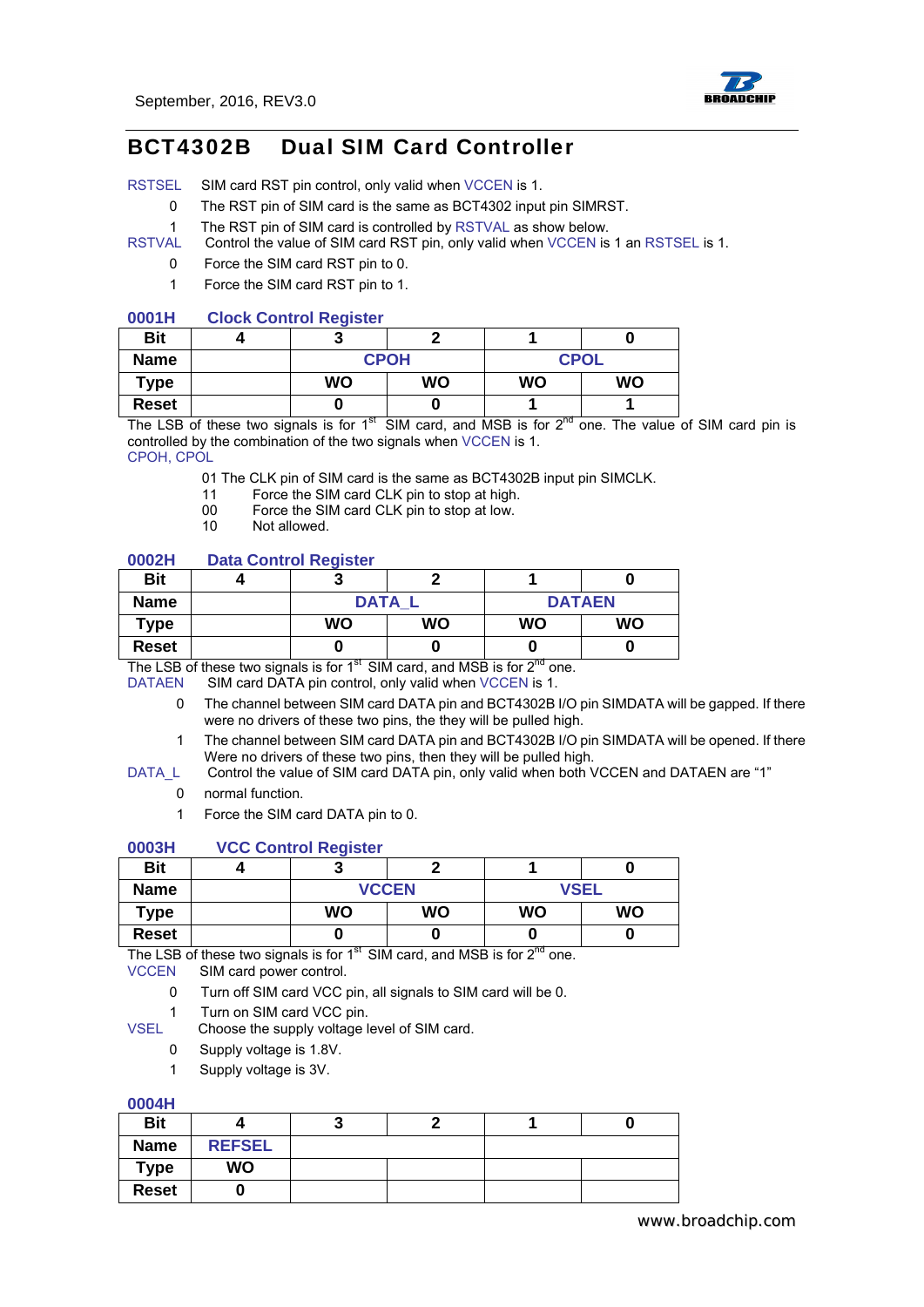

- **REFSEL LDO reference selection** 
	- **0 VIO**
	- **1 Bandgap**

#### **0005H Bandgap Control Register**

| <b>Bit</b>   |              |               |           |  |
|--------------|--------------|---------------|-----------|--|
| <b>Name</b>  | <b>BG EN</b> | <b>RBGSEL</b> |           |  |
| Type         | WO           | WO            | <b>WO</b> |  |
| <b>Reset</b> |              |               | O         |  |

#### BG\_EN Embedded bandgap enable

- 0 Disable
- 
- 1 Enable<br>RGBSEL Bandg Bandgap T.C. fine turning
	- 00 initial setting
	- 01 minus 1 step
	- 10 plus 1 step
	- 11 plus 2 step

#### **Signal Processing Blocks**

The main function of this block is to handle the command ordered by baseband processor about SCLK and SRST. When it receivers commands sent by SPI, it will do the corresponding signal processing, and then sent the results to analog blocks. The commands is transmitted through serial port interface (SPI) and stored in the register set. Signal processing blocks will process signals with corresponding commands. The truth table of SCLK and SRST is shown in the following tables.

| <b>VSIM</b>    | <b>CPOH</b>    | <b>CPOL</b>    | <b>SIMCLK</b> | <b>SCLK</b> |
|----------------|----------------|----------------|---------------|-------------|
| 0              | $\pmb{0}$      | 0              | $\mathbf 0$   | $\mathbf 0$ |
| $\pmb{0}$      | $\mathbf 0$    | $\pmb{0}$      | 1             | $\mathbf 0$ |
| $\mathbf 0$    | $\pmb{0}$      | 1              | $\mathbf 0$   | $\mathsf 0$ |
| $\pmb{0}$      | $\mathbf 0$    | 1              | 1             | $\mathbf 0$ |
| $\pmb{0}$      | 1              | 0              | $\mathbf 0$   | 0           |
| $\overline{0}$ | 1              | $\overline{0}$ | 1             | $\mathbf 0$ |
| $\mathbf 0$    | 1              | 1              | $\mathbf 0$   | $\mathbf 0$ |
| $\overline{0}$ | 1              | 1              | 1             | $\mathbf 0$ |
| $\mathbf{1}$   | $\mathbf 0$    | $\mathbf 0$    | $\mathbf 0$   | $\mathbf 0$ |
| 1              | $\mathbf 0$    | 0              | 1             | $\mathbf 0$ |
| $\mathbf{1}$   | $\overline{0}$ | 1              | $\mathbf 0$   | $\mathbf 0$ |
| $\mathbf{1}$   | $\mathbf 0$    | 1              | 1             | 1           |
| 1              | 1              | $\pmb{0}$      | $\mathbf 0$   | Not allowed |
| 1              | 1              | 0              | 1             | Not allowed |
| $\mathbf{1}$   | 1              | 1              | $\mathbf 0$   | 1           |
| 1              |                |                |               | 1           |

Table 1. Truth table of SCLK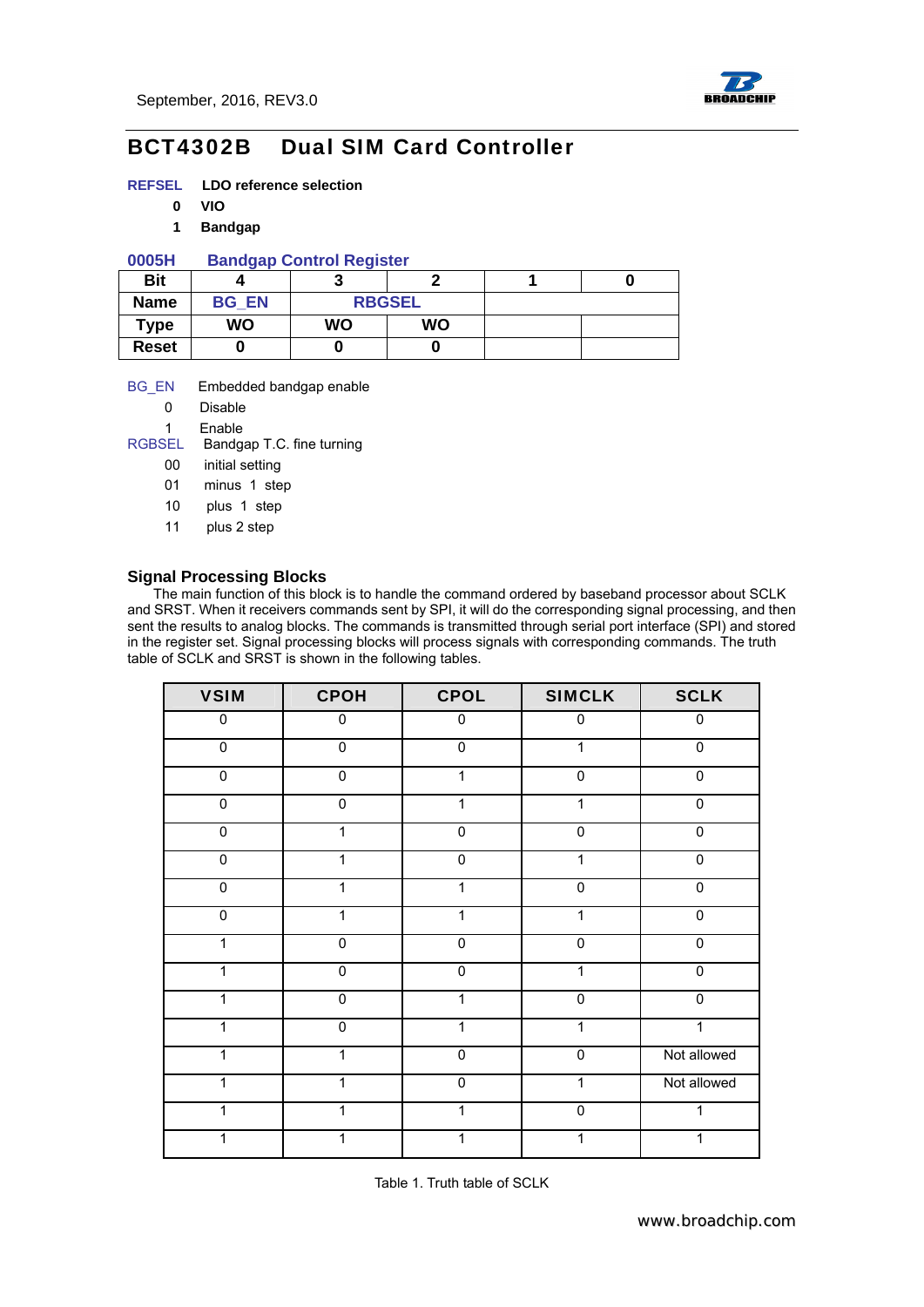

| <b>VSIM</b>    | <b>RSTSEL</b>  | <b>RSETVAL</b> | <b>SIMRST</b>  | <b>SRST</b>    |
|----------------|----------------|----------------|----------------|----------------|
| 0              | $\overline{0}$ | 0              | $\pmb{0}$      | $\mathbf 0$    |
| $\overline{0}$ | $\overline{0}$ | $\overline{0}$ | 1              | $\overline{0}$ |
| $\mathbf 0$    | $\mathbf 0$    | 1              | $\mathbf{0}$   | $\mathbf 0$    |
| $\mathbf 0$    | $\mathbf 0$    | 1              | 1              | $\mathbf 0$    |
| $\mathbf 0$    | 1              | $\overline{0}$ | $\overline{0}$ | $\mathbf 0$    |
| $\overline{0}$ |                | $\overline{0}$ | 1              | $\overline{0}$ |
| $\overline{0}$ |                | 1              | $\overline{0}$ | $\overline{0}$ |
| $\mathbf 0$    | 1              | 1              | 1              | $\mathbf 0$    |
| 1              | $\mathbf 0$    | 0              | $\mathbf 0$    | 0              |
| 1              | $\mathbf 0$    | $\pmb{0}$      | 1              | 1              |
| 1              | $\mathbf 0$    | 1              | $\overline{0}$ | $\mathbf 0$    |
| 1              | $\mathbf 0$    | 1              | 1              | 1              |
| 1              | 1              | $\overline{0}$ | $\mathbf 0$    | $\mathbf 0$    |
| 1              |                | 0              | 1              | $\mathbf 0$    |
| 1              |                | 1              | $\overline{0}$ | 1              |
|                |                | 1              |                |                |

Table 2. Truth table of SRST

It will be noticed that the effect of those controlled signal may not be valid immediately due to the delay of some processing time.

#### **Analog Blocks**

This module contains SIM LDO, level shifter and bandgap function. It will accept the command set by SPI and also transfer the signals to suitable voltage level to SIM cards. The SIM LDO is a regulator that could source 40mA(max) with 1.8V or 3.0V output voltage selection based on the supply specs of subscriber identity modules(SIM) card.

#### **SIM Card Interface**

The SIM card interface circuitry of BCT4302B meets all ETSI and IMT-2000 SIM interface requirements. It provides level shifting needs for low voltage GSM controller to communicate with either 1.8V or 3V SIM cards. All SIM cards contain a clock input, a reset input, and a bi-directional data input/output.

#### **Card Activation and Deactivation**

The role of BCT4302B at card activation and deactivation is just a signal bypasser. It will bypass SIMCLK and SIMRST transmitted by baseband processor and turn on the channel between SIMIO and SIO. When card activation, user just needs to follow the steps listed below.

- ♦ Set VSEL to desired level.
- Turn on VCCEN and DATAEN in sequence, and the other registers just keep their default settings.
- Turn on SIM interface of baseband processor to start activation sequence.

Similarly, when card deactivation, user just follows the steps listed below.

- Turn off SIM interface of baseband processor to start deactivation sequence.
- Set DATA L and then turn off VCCEN, and the other registers just keep their default settings.